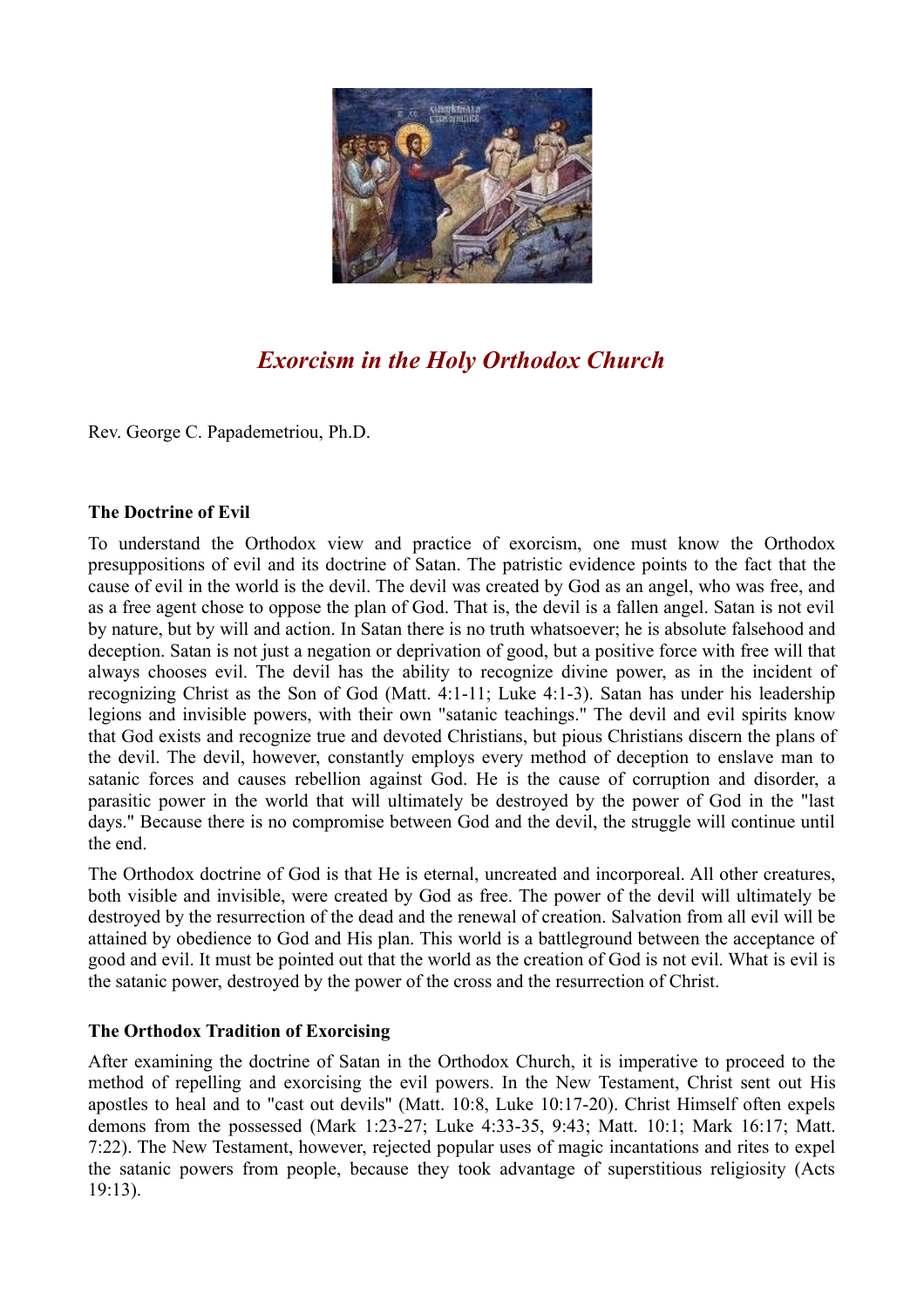In the name of Christ, one is able to cast out demons and to destroy the evil powers (Matt. 10:8). The Fathers of the Church accepted this doctrine and expanded on it. Justin Martyr (Apology 85, 2) says that in the name of Christ, the Son of God who was crucified and rose again, every demon that is exorcised is defeated and submits (Library of the Greek Fathers and Church Writers, Athens: Apostolike Diakonia 1955, Vol. 3, pp. 288-89). The satanic powers are destroyed through the power of the cross and the name of Christ. Objects possessed by demons, when exorcised in the name of the living God, are freed from the possession of evil. The patristic evidence is abundant in the belief in possession and expulsion of the devil by the power of the word of God (Ignatios, Epistles to Philippians 3 and 12; Library of the Greek Fathers and Church Writers, Vol. 2, pp. 333 and 336; Clement of Alexandria, Stromata 4:14; Library, Vol 8, p. 82; Origen, Against Celsus, 6:44; Library, Vol. 10, p. 93).

The demonic possession of individuals and even of objects, has been accepted by the Orthodox Church today in the Sacrament of Baptism, in exorcising satanic powers in the case of the evil eye (vaskania), and in exorcising the devil in the case of a possessed person. In the early Church exorcisms were performed by a person especially trained and appointed to pray to drive out evil from those about to be baptized. Since the fourth century the place of the exorcist, as well as other functions and ministries, have been taken over by the priest. The exorcisms are prayers that invoke God to expel evil spirits. The priest prays to expel all evil, the spirit of error, of idolatry, of covetousness, of Iying and every impure act that arises from the teachings of the devil. The renunciation of the devil in baptism is used in every baptism that is performed in the Orthodox Church.

## **Vaskania**

The exorcism of satanic powers is also performed by the Orthodox Church in other rites, such as that of the evil eye (vaskania).

Vaskania is simply a phenomenon that was accepted by primitive people as fact. They believed that certain people have such powerful feelings of jealousy and envy, that when they looked on some beautiful object or individual it brought destruction. Vaskania is recognized by the Church as the jealousy and envy of some people for things they do not possess, such as beauty, youth, courage or any other blessing. The Church essentially rejected Vaskania as contradicting the concept of divine providence. The prayers of the Church to avert the evil eye are, however, a silent recognition of this phenomenon as a morbid feeling of envy. The Church forbids people to go to "readers" or other individuals for use of magical rituals to overcome the evil eye. These readers take advantage of the weakness of superstitious people and destroy them spiritually and financially by playing upon their imagination.

There is also a secret rite performed by superstitious people to avert the evil eve, which verges on magic. Though the Church encourages even the laity to pray and exorcise evil, it rejects magical practices and rites. This secret rite is described as follows: "The exorcist (not a priest but an old woman) prepares a vial of olive oil and a small glass of water. She dips a finger in the oil, rubs it in a sign of the Cross on the victim's forehead and lets one drop fall onto the water; she repeats the process, making a cross on the forehead, on the chin and both cheeks. If the devil is indeed present, the four drops of oil in the water join to form the ellipsoid shape of an eye. The ritual then calls for the reading of prayers and repeating the four signs of the Cross; the drops of oil will not join in the water, but will disperse."

The possession of individuals by the devil and demonic powers and the cure in the name of Christ is evidenced in the New Testament (Acts 3:2-8, 9:32-42; 20:7-12; Matt. 10:8; Mark 16:17-18). The Church continues in its liturgical rites what Christ enacted in His ministry. The Church recognizes the influence of evil and renounces it in the name of Christ in prayers and fasting. The prayers of exorcism in the early Church were offered by special ministry through the exorcist. This is evidenced from the early prayers that have survived. From the fourth century onwards, the ministry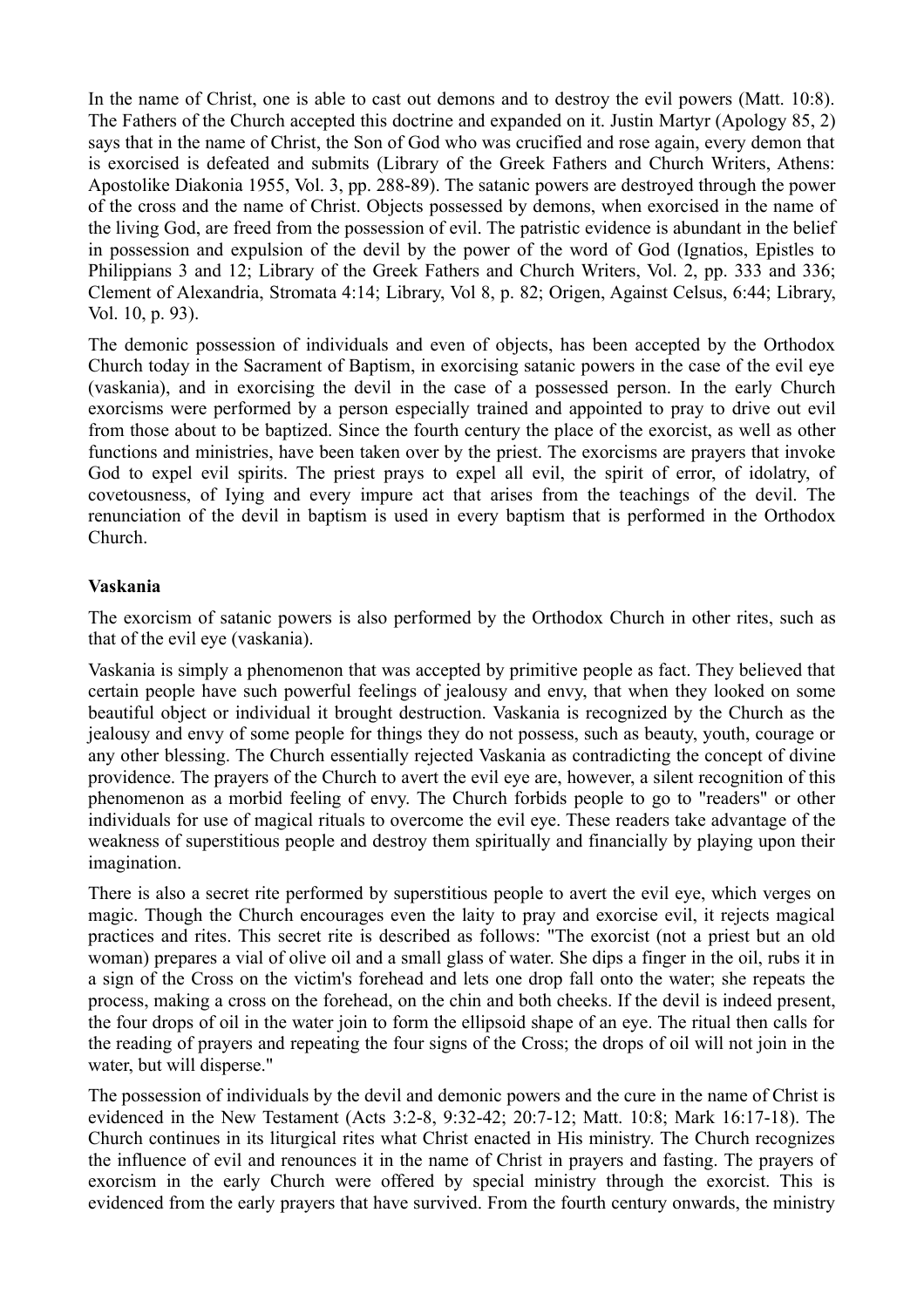of the exorcist has been fulfilled by the priest.

## **Orthodox Prayers of Exorcism**

All the Orthodox prayer books include prayers of exorcism used by priests to fight the power of evil. The Orthodox Book of Prayers (Euchologion To Mega) includes three prayers of exorcism by Saint Basil and four by Saint John Chrysostom. They are read "for those who suffer from demonic possessions and every other malady." Through these prayers, the devil is exorcised (renounced) "in the name of God Almighty and the Lord Jesus Christ, and commanded to come out of the victim, who is liberated and redeemed by the eternal God from the energies (powers) of the impure spirits. The great ills that humanity suffers are attributed to the devil and demonic power."

From the Orthodox theological point of view, the following can be considered exorcists:

- 1. Christ is the exorcist *par excellence* for it is He who won the victory over the power of the devil.
- 2. Priests in the performance of the holy sacraments and in preaching the word of God follow Christ's example.
- 3. All Orthodox Christians are exorcists as they struggle against personal sin and social evil. In fact, "the whole Church, past, present and future, has the task of an exorcist to banish sin, evil, injustice, spiritual death, the devil from the life of humanity." Archbishop Iakovos, in a sermon at the Sage Chapel, Cornell University, spoke on exorcism in the following manner: "Both healing and exorcising are ministered through prayers, which spring from faith in God and from love for man.... All the prayers of healing and exorcism, composed by the Fathers of the Church and in use since the third century, begin with the solemn declaration: In Thy Name, O Lord.' " (Exorcism and Exorcists in the Greek Orthodox Tradition, March 10, 1974.)

In summary, the four prayers of exorcism by Saint John Chrysostom and the three of Saint Basil ask in the name of God to deliver the possessed from the captivity of the devil. Some can be healed by faith accompanied by fasting and purification. The use of exorcism must be made with discretion and great care. (For details, see G. Papademetriou, "Exorcism and the Greek Orthodox Church," in Exorcism Through the Ages, New York: Philosophical Library, 1974.)

Copyright: © 1990-1996 Greek Orthodox Archdiocese of America

**Exorcism** (Greek: *Εξορκισμος*) is the rite of [prayer](http://orthodoxwiki.org/Prayer) which expels [demons](http://orthodoxwiki.org/index.php?title=Demon&action=edit) from a person or physical object. The most common use of exorcism in the Church is at the reception of a [catechumen,](http://orthodoxwiki.org/Catechumen) which is most often included at the beginning of the [baptismal](http://orthodoxwiki.org/Baptism) rite, and during the [Great Blessing of Water](http://orthodoxwiki.org/Great_Blessing_of_Water) which is done on the baptismal waters and at [Theophany.](http://orthodoxwiki.org/Theophany) An exorcism may also be performed if it is believed that a person is suffering from demonic influence.

Exorcism is the practice of expelling evil spirits by means of prayer or set formulas adopted by the Christian Church from pre-Christian practices. Christ Himself and his Apostles practiced exorcism for the people possessed. (See Matthew 10:1 and foll; Luke 11:14 and foll; Acts 16:18, 19:13 and foll.). Exorcism has been practiced on persons possessed by an evil spirit all through the development of the Christian Church beginning with [New Testament](http://orthodoxwiki.org/New_Testament) times. The most well-known exorcisms are those applied to Catechumens about to be baptized. Since infant Baptism was introduced in the Church, the statements denouncing Satan and accepting Christ are given by the Godfather/mother in the place of the candidate to be baptized. The Orthodox exorcisms before Baptism are four in number. Following them, and after the candidate or sponsor gives the affirmations in Christ, he is required to recite the